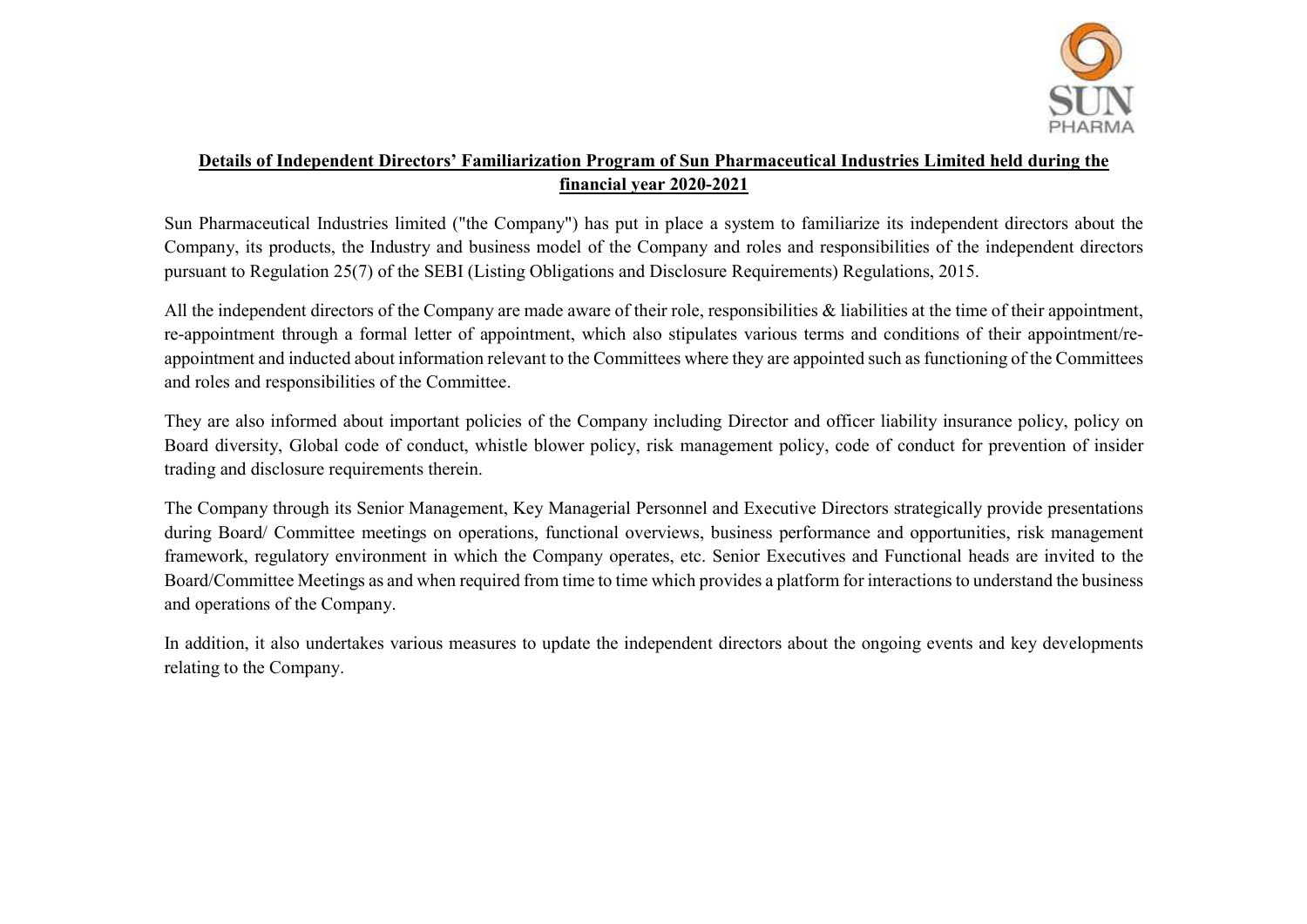

During the financial year 2020-21, the following presentation/sessions were held at Board/ Committee meetings in the nature of Familiarization program to the Independent Directors of the Company:

| Date of program      | <b>Independent Directors</b><br><b>Present</b>                    | <b>Programme</b><br>duration | <b>Area covered</b>                                                                                                                                                                                                                                                                                                                                                      |
|----------------------|-------------------------------------------------------------------|------------------------------|--------------------------------------------------------------------------------------------------------------------------------------------------------------------------------------------------------------------------------------------------------------------------------------------------------------------------------------------------------------------------|
| May 26, 2020         | Ms. Rekha Sethi<br>Mr. Gautam Doshi                               | (hr: min)<br>02:00           | Review on Internal control processes highlighting the key issues<br>therein<br>• Presentation on Internal Audit process and Internal Financial<br><b>Control Framework</b><br>Presentation on Risk Management Framework                                                                                                                                                  |
| May 26, 2020         | Ms. Rekha Sethi                                                   | 00:25                        | Presentation of Corporate Social Responsibility Activities of the<br>Company                                                                                                                                                                                                                                                                                             |
| May 27, 2020         | Ms. Rekha Sethi<br>Mr. Gautam Doshi<br>Mr. Vivek Chaand<br>Sehgal | 02:00                        | Overview on Forex exposures and risk of exchange movement<br>• Review on various business opportunities/acquisition targets and<br>related issues<br>Financial review including performance review of Subsidiaries<br>Presentation Company's response COVID-19.<br>$\bullet$<br>Annual Operating and Capital plans and Consolidated Budget for<br>Financial year 2020-21 |
| <b>July 30, 2020</b> | Ms. Rekha Sethi<br>Mr. Gautam Doshi                               | 01:00                        | Presentation on Internal control processes of the Company<br>highlighting the key issues faced therein                                                                                                                                                                                                                                                                   |
| <b>July 31, 2020</b> | Ms. Rekha Sethi<br>Mr. Gautam Doshi                               | 00:35                        | Presentation on India Business of the Company and on the role<br>and responsibilities of Head-India Business                                                                                                                                                                                                                                                             |
|                      |                                                                   |                              |                                                                                                                                                                                                                                                                                                                                                                          |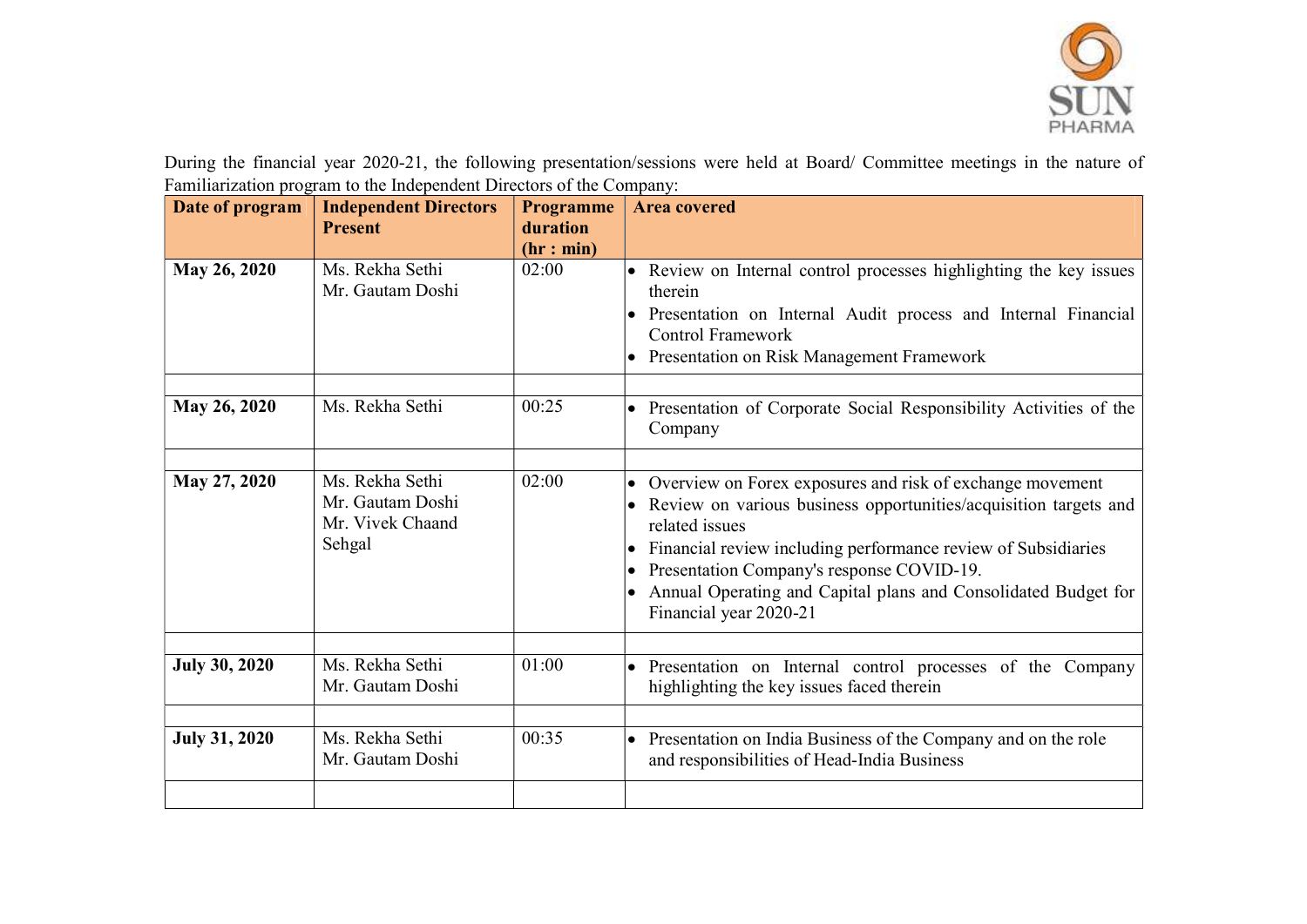

| Date of program      | <b>Independent Directors</b><br><b>Present</b>                    | Programme<br>duration | <b>Area covered</b>                                                                                                                                                                                                                                                                                                                                      |
|----------------------|-------------------------------------------------------------------|-----------------------|----------------------------------------------------------------------------------------------------------------------------------------------------------------------------------------------------------------------------------------------------------------------------------------------------------------------------------------------------------|
|                      |                                                                   | (hr: min)             |                                                                                                                                                                                                                                                                                                                                                          |
| <b>July 31, 2020</b> | Ms. Rekha Sethi<br>Mr. Gautam Doshi<br>Mr. Vivek Chaand<br>Sehgal | 02:30                 | Financial review including performance review of Subsidiaries<br>$\bullet$<br>Review on various business opportunities/acquisition targets and<br>related issues<br>Presentation on new product development.<br>Overview on Forex exposures and risk of exchange movement<br>$\bullet$                                                                   |
| November 2,<br>2020  | Ms. Rekha Sethi                                                   | 00:50                 | Presentation by Team of Swades Foundation<br>$\bullet$<br>Presentation of Corporate Social Responsibility Activities of the<br>$\bullet$<br>Company                                                                                                                                                                                                      |
| November 2,<br>2020  | Ms. Rekha Sethi<br>Mr. Gautam Doshi                               | 02:00                 | Presentation on Internal control processes of the Company<br>$\bullet$<br>highlighting the key issues faced therein<br>Review of risk management framework<br>$\bullet$                                                                                                                                                                                  |
| November 3,<br>2020  | Ms. Rekha Sethi<br>Mr. Gautam Doshi                               | 00:40                 | Presentation on Total Reward and Performance Evaluation for FY<br>$\bullet$<br>2019-20                                                                                                                                                                                                                                                                   |
| November 3,<br>2020  | Ms. Rekha Sethi<br>Mr. Vivek Chaand<br>Sehgal<br>Mr. Gautam Doshi | 02:30                 | Financial review including performance review of Subsidiaries<br>$\bullet$<br>• Review on various business opportunities/acquisition targets and<br>related issues<br>Overview on Forex exposures and risk of exchange movement<br>$\bullet$<br>Presentation on the status of litigations<br>$\bullet$<br>Presentation on Function of Regulatory Affairs |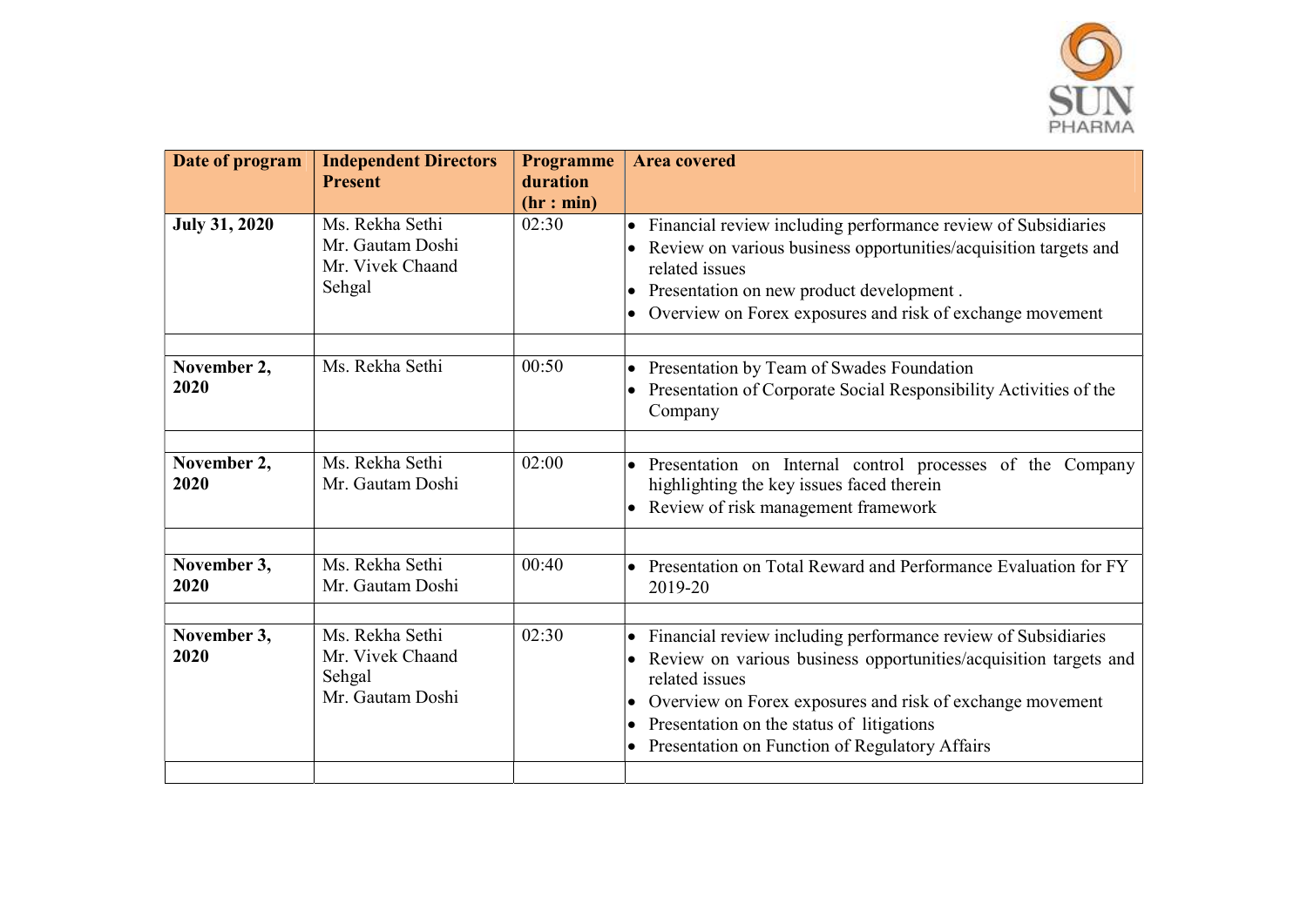

| Date of program         | <b>Independent Directors</b><br><b>Present</b>                    | <b>Programme</b><br>duration<br>(hr: min) | <b>Area covered</b>                                                                                                                                                                                                                                                                                |
|-------------------------|-------------------------------------------------------------------|-------------------------------------------|----------------------------------------------------------------------------------------------------------------------------------------------------------------------------------------------------------------------------------------------------------------------------------------------------|
| <b>January 27, 2021</b> | Ms. Rekha Sethi<br>Mr. Gautam Doshi                               | 00:20                                     | Presentation on roles and responsibilities of the HR Head<br>$\bullet$                                                                                                                                                                                                                             |
| <b>January 28, 2021</b> | Ms. Rekha Sethi                                                   | 00:30                                     | Presentation on Corporate Social Responsibility Activities of the<br>Company                                                                                                                                                                                                                       |
| <b>January 28, 2021</b> | Ms. Rekha Sethi<br>Mr. Gautam Doshi                               | 01:00                                     | Presentation on Internal control processes of the Company<br>$\bullet$<br>highlighting the key issues faced therein                                                                                                                                                                                |
| <b>January 29, 2021</b> | Ms. Rekha Sethi<br>Mr. Vivek Chaand<br>Sehgal<br>Mr. Gautam Doshi | 01:15                                     | Financial review including performance review of Subsidiaries<br>$\bullet$<br>Review on various business opportunities/acquisition targets and<br>$\bullet$<br>related issues<br>Overview on Forex exposures and risk of exchange movement<br>Presentation on Portfolio planning $&$ IP Litigation |